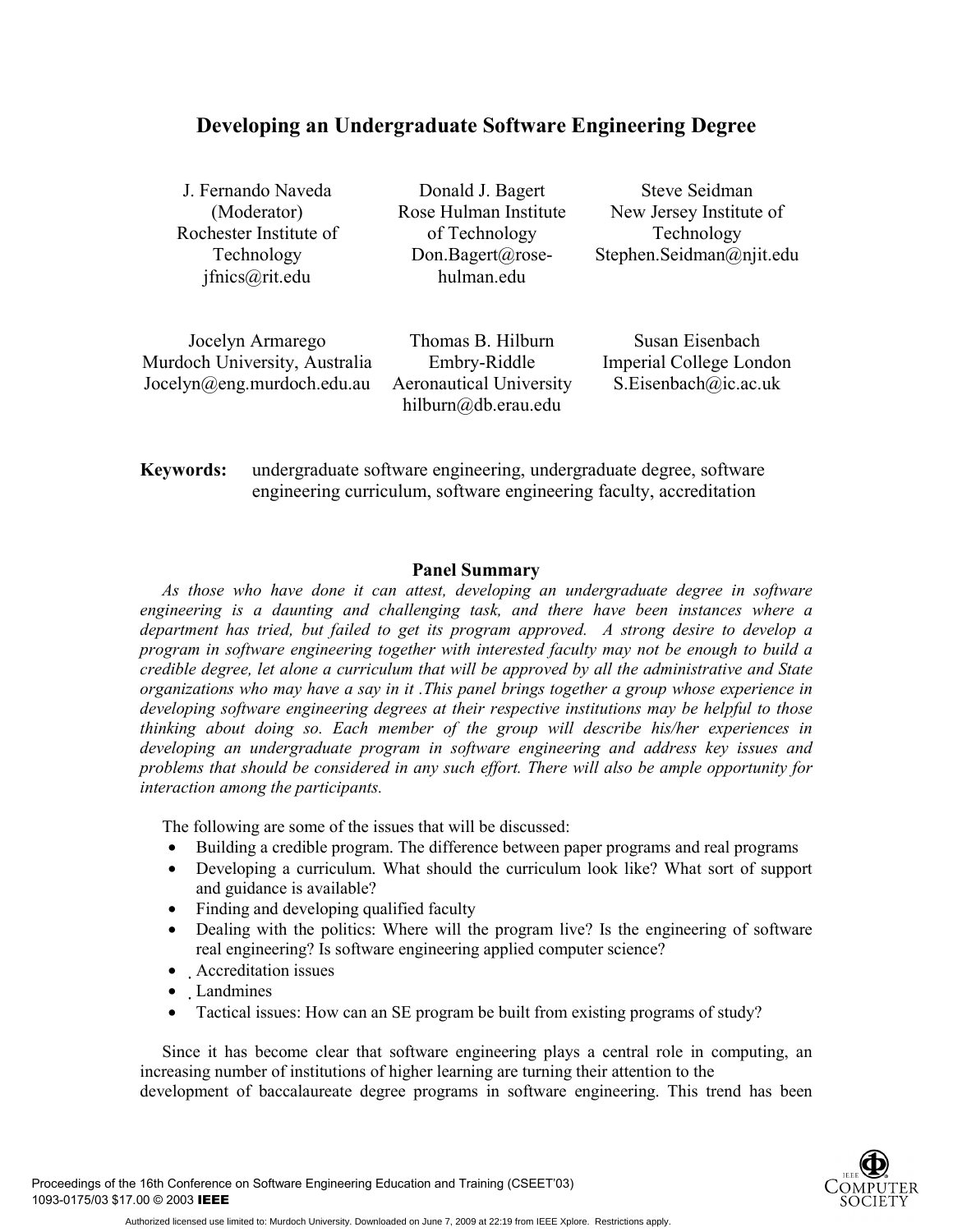encouraged by the creation of numerous software engineering degrees at masters level, and by the publication of an influential document on undergraduate software engineering education[1] in 1990.

In 1993, the Rochester Institute of Technology (RIT) allowed a core number of its faculty to develop an undergraduate degree in software engineering [2], and in 1996 admitted a group of students to what would become the first baccalaureate degree in software engineering in the United States (interestingly, various Australian and British universities had already been offering such degrees). RIT would not remain alone for long in the US. In 1998 the Milwaukee School of Engineering started its own undergraduate program in software engineering, admitting sophomores from its Computer Engineering program. In 2000, Monmouth University opened its doors to its new program in software engineering. Also in 2000, Georgia's Southern Polytechnic State University's School of Computing and Software Engineering obtained State approval to develop an undergraduate software engineering degree.

These are just a few examples of schools that have successfully implemented software engineering degrees in the US. Many others are sure to follow and it may be just a matter of time before software engineering becomes as popular as computer science. Some actually believe that software engineering could replace computer science as the program of choice for software professionals.

### **Jocelyn Armarego**

Advocates of Software Engineering programs (at either undergraduate or graduate level) agree on one principle at least – SE is different from Computer Science, Computer Engineering and Information Systems, to name a few IT-based disciplines. It is these differences, in goals, focus and approach as well as content that make the development of SE programs necessary. However, that these differences are often not explicitly described makes SE program development problematic.

Developers of SE programs juggle these forces. For example, aligning SE programs within Engineering provides some benefits: the core of engineering practice and professionalism (accreditation, societal considerations, economics, etc) applies to SE as well as more traditional engineering programs. However, consensus on the place of advanced mathematics or the natural sciences may not be so easily achieved (but may be mandated). Hence common goals are in tension with different content needs. Approach and content are also in tension: while there is agreement that CS fundamentals provide some core SE knowledge and skills, software engineering principles and practices should underlie this learning (which implies faculty exists to take this approach). Yet organizational (i.e., university) policy may dictate that content determines who teaches what (e.g., that Computer Science must teach CS fundamentals (probably implying a CS approach).

While the result of this juggling is context-dependent (so what works in Australia may not be viable in other parts, and what are important issues for one group have no bearing on another), the insights we each bring will hopefully help achieve a global perspective on SE program development.

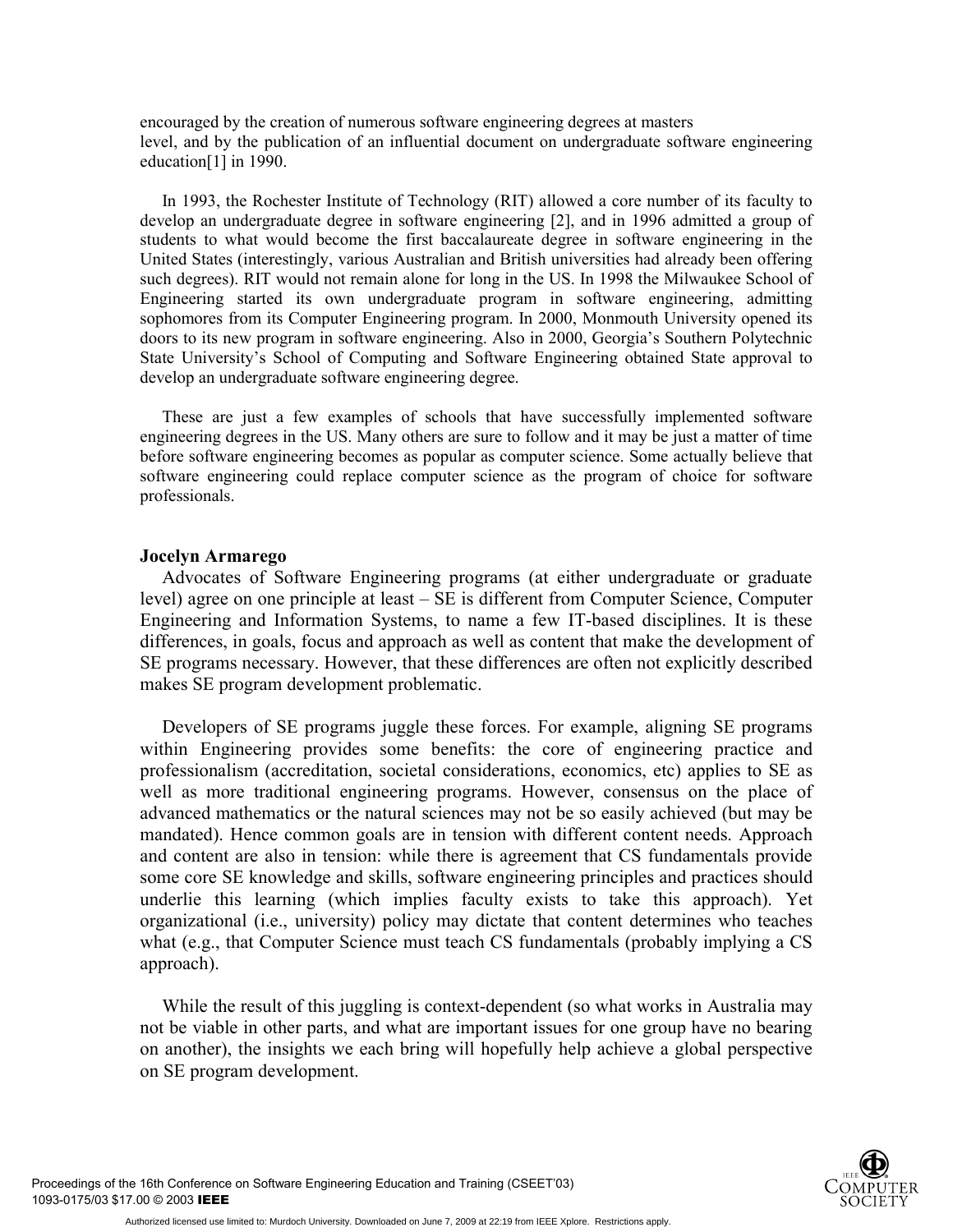# **Don Bagert**

The development of a proposal for a Bachelor of Science in Software Engineering (BSSE) at Rose-Hulman has been made considerably easier by the fact that there has been general support for the concept of the BSSE by faculty both inside and outside the Department of Computer Science and Software Engineering. However, some of the details were more difficult in gaining consensus and in proposing an actual curriculum model and its implementation. Among those issues were: 1) how the new program would impact the CS curriculum, 2) properly distinguishing the differences between the CS and SE curricula, 3) estimating the impact of the new degree on other departments and 4) dealing with issues involving the culture at Rose-Hulman e.g. the question of whether or not to offer differential equations in an institution where every single existing major did, and desire for the freshman year to be much the same throughout the disciplines.

# **Tom Hilburn**

In the fall of 2002, we formally began offering a B.S. in Software Engineering (BSSE) at Embry-Riddle Aeronautical University. However, the genesis of the degree started much earlier. In early 1990s, we began to make changes in the content and emphasis of our undergraduate computer science program. There were a number of factors that encouraged this path: several of our faculty had software engineering background and experience; the ACM/IEEE-CS *Curriculum 1991* included SE modules and a sample SE curriculum; the employers of our graduates (Boeing, Lockheed-Martin, Raytheon, Rockwell-Collins, Sikorsky, etc.) voiced their need for software developers that were educated as "engineers"; and the university's mission and focus on professional aviation/aerospace programs supported the BSSE. Our approach to developing a BSSE has been evolutionary. We have, through the years, introduced software engineering topics and activities into existing courses, developed new SE courses, encouraged and supported the professional development of our faculty in SE areas, and finally changed the name of our program from computer science to software engineering. Although we face the same problems as others (hiring qualified SE faculty, the lack of exiting SE course material, and the acceptance of SE by the other engineering disciplines), the growing awareness of the criticality of software and its importance in all human-product products is helping us to resolve these difficulties.

### **Susan Eisenbach**

Imperial College Computing has offered a named Software Engineering degree since 1984. It met no opposition either within the Department or within the College, because we were in an Engineering faculty and we've always had an Engineering ethos. We were only a bit concerned that there might not be enough good students who wanted to do it. Although only one of our programmes is named Software Engineering, all our undergraduate degrees are Software Engineering in flavour. The Department has always been in an Engineering Faculty and is funded the same as any other Engineering department. Its degrees are accredited by both the British Computer Society and the Institute of Electrical Engineers for Chartered Engineering status. Intake is highly competitive and we have control over both the number and quality of students who study for all our programmes including our four-year programme MEng Computing (Software